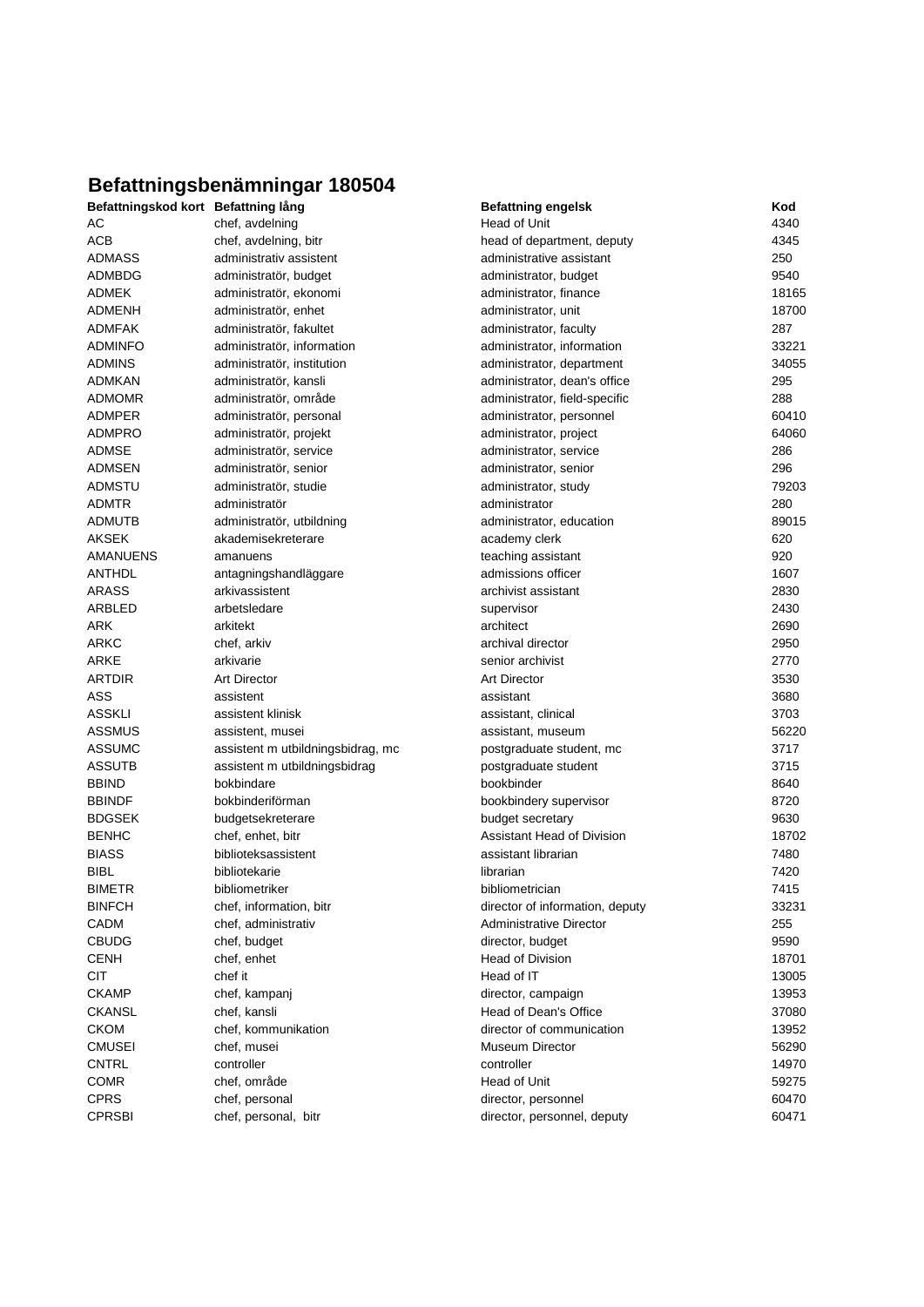| DATBAN        | databasansvarig                        | database manager                          | 15072          |
|---------------|----------------------------------------|-------------------------------------------|----------------|
| DATIÖ         | dataingenjör                           | computer engineer                         | 15104          |
| <b>DATKON</b> | datakonsult                            | computer consultant                       | 15105          |
| <b>DATSAM</b> | datasamordnare                         | computer coordinator                      | 15119          |
| DATTEK        | datatekniker                           | computer technician                       | 15120          |
| DIET          | dietist                                | dietician                                 | 15707          |
| <b>DIRMUS</b> | director musices                       | director musices                          | 15930          |
| <b>DORAMC</b> | doktorand, mc                          | postgraduate student, mc                  | 53187          |
| <b>DORAND</b> | doktorand                              | postgraduate student                      | 16848          |
| EB            | ekonomibiträde                         | catering assistant                        | 18180          |
| <b>EKHAND</b> | ekonomihandläggare                     | financial administrator                   | 18310          |
| <b>EKONOM</b> | ekonom                                 | accountant                                | 18158          |
| <b>EKPEAD</b> | ekonomi- personaladministratör         | financial personnel administrator         | 18323          |
| <b>EKSEKR</b> | ekonomisekreterare                     | financial secretary                       | 18330          |
| <b>EKSTAD</b> | ekonomi- o studieadministratör         | financial and study administrator         | 18175          |
| <b>ENHJUR</b> | enhetschef/universitetsjurist          | unit director/senior legal advisor        | 18733          |
| <b>EXERP</b>  | excerpist                              | compendiator                              | 18870          |
| EXHL          | examenshandläggare                     | degree administrator                      | 18860          |
| <b>EXPERT</b> | expert                                 | expert                                    | 19400          |
| <b>FAKSEK</b> | fakultetssekreterare                   | faculty secretary                         | 19814          |
| <b>FARKE</b>  | arkivarie, förste                      | archivist, chief                          | 2790           |
| <b>FBIBL</b>  | bibliotekarie förste                   | librarian, principal                      | 7440           |
| <b>FDTEKN</b> | förrådstekniker                        | storage technician                        | 27230          |
| <b>FFOAMC</b> | forskningsassistent, förste, mc        | senior research assistant, mc             | 23264          |
| <b>FFOASS</b> | forskningsassistent, förste            | senior research assistant                 | 23262          |
| <b>FFOGIÖ</b> | forskningsingenjör, förste             | senior research engineer                  | 23420          |
| <b>FFOIMC</b> | forskningsingenjör, förste, mc         | senior research engineer, mc              | 23401          |
| <b>FINSTM</b> | instrumentmakare förste                | instrument maker, principal               | 34520          |
| <b>FOGASS</b> | forskningsassistent                    | research assistant                        | 23260          |
| <b>FOGIO</b>  | forskningsingenjör                     | research engineer                         | 23400          |
| <b>FOINF</b>  | forskningsinformatör                   | research pub rel officer                  | 23395          |
| <b>FORAMC</b> | forskarassistent, mc                   | research fellow (assistant professor), mc | 23013          |
| <b>FORASS</b> | forskarassistent                       | research fellow (assistant professor)     | 23010          |
| <b>FORMC</b>  | forskare, mc                           | researcher, mc                            | 53185          |
| <b>FORMG</b>  |                                        | graphic designer                          | 22920          |
| <b>FORSEN</b> | formgivare grafisk<br>forskare, senior | researcher, senior                        | 70933          |
| <b>FORSK</b>  |                                        |                                           |                |
| <b>FORSKS</b> | forskare                               | researcher<br>research nurse              | 23150          |
| <b>FOTOGR</b> | forskningssköterska                    |                                           | 23600<br>24000 |
|               | fotograf                               | photographer                              |                |
| FST           | föreståndare                           | Director                                  | 26040          |
| <b>FVC</b>    | förvaltningschef                       | chief administrative officer              | 28465          |
| FYSIK         | fysiker                                | physicist                                 | 24700          |
| <b>FYSTPT</b> | fysioterapeut                          | physiotherapist                           | 34185          |
| FÄASS         | fältassistent                          | field assistant                           | 24890          |
| GADJ          | universitetsadjunkt, gäst              | university lecturer, visiting adjunct     | 29930          |
| <b>GLEKMC</b> | universitetslektor, gäst, mc           | lecturer, visiting, mc                    | 29949          |
| <b>GLEKT</b>  | universitetslektor, gäst               | lecturer, visiting                        | 29945          |
| GRLED         | gruppledare                            | group leader                              | 29317          |
| <b>HLLAD</b>  | handläggare, ladok                     | administrative officer, ladok             | 30313          |
| <b>HUSTEK</b> | hustekniker                            | university technician                     | 31385          |
| <b>HUSTK</b>  | hushållstekniker                       | household technician                      | 31320          |
| <b>INFASS</b> | informationsassistent                  | information assistant                     | 33226          |
| <b>INFORM</b> | informatör                             | public relations officer                  | 33248          |
| <b>INKAD</b>  | inköpsadministratör                    | procurement administrator                 | 33469          |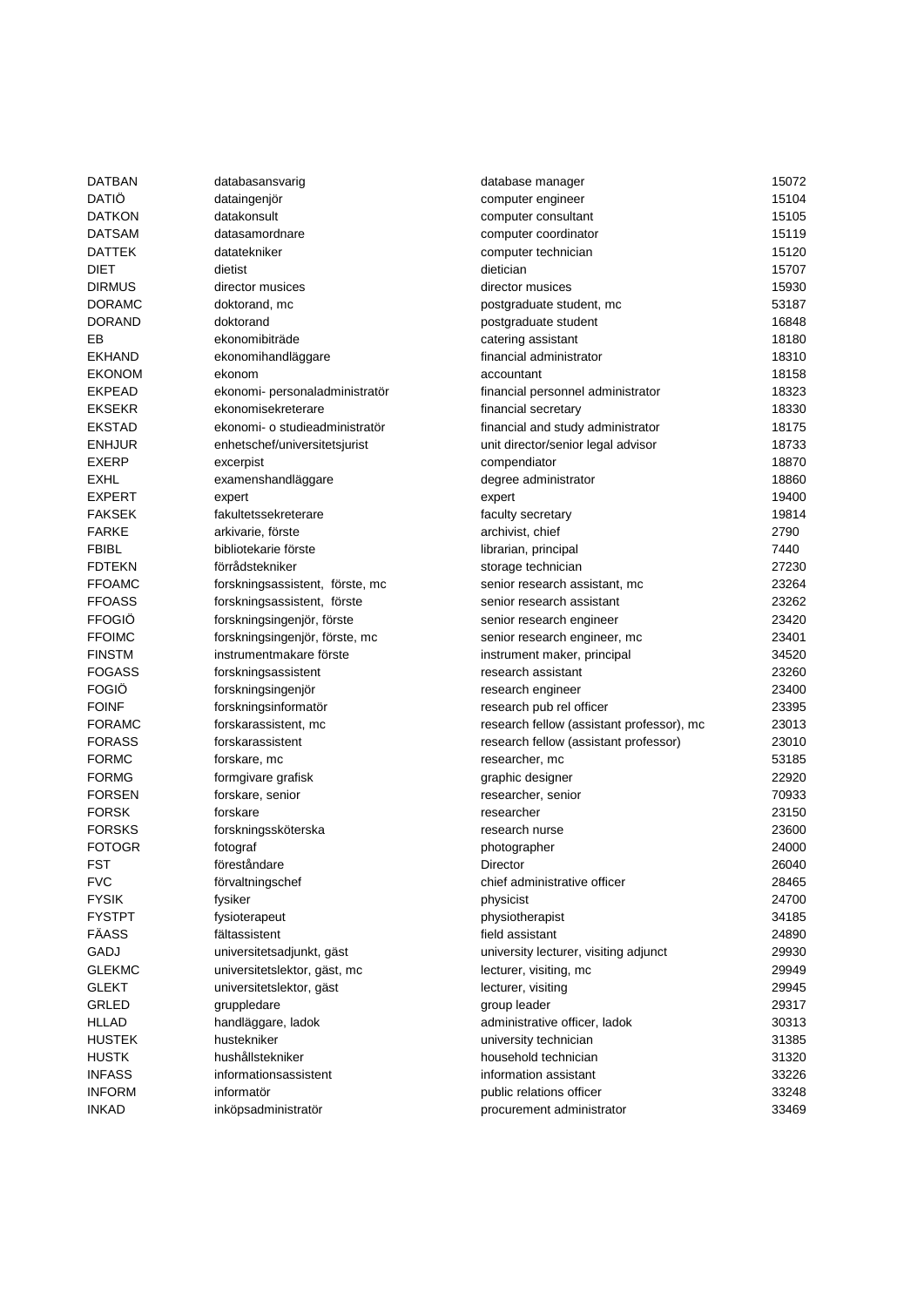| INKOP           | inköpare                            | procurement officer                      | 33460 |
|-----------------|-------------------------------------|------------------------------------------|-------|
| <b>INPLAN</b>   | inredningsplanerare                 | interior planner                         | 33603 |
| <b>INSTSJ</b>   | instruktionssjuksköterska           | nursing instructor                       | 34394 |
| INSTTE          | instruktionstandtekniker            | dental technician instructor             | 34396 |
| INT             | intendent                           | administrative secretary                 | 34740 |
| INTKOR          | internationell koordinator          | international coordinator                | 34812 |
| <b>INTREV</b>   | internrevisor                       | internal auditor                         | 34830 |
| <b>INTSTG</b>   | internationell strateg              | international strategist                 | 79031 |
| <b>ITARK</b>    | IT-arkitekt                         | IT architect                             | 34903 |
| <b>ITKON</b>    | it-konsult                          | IT consultant                            | 34907 |
| ITLED           | IT-ledare                           | IT-leader                                | 34981 |
| <b>ITPED</b>    | it-pedagog                          | IT teacher                               | 34926 |
| <b>ITPLED</b>   | it-projektledare                    | IT project leader                        | 34911 |
| <b>ITSAM</b>    | it-samordnare                       | IT coordinator                           | 34910 |
| <b>ITSTRA</b>   | it-strateg                          | <b>IT</b> strategist                     | 34914 |
| IÖ              | ingenjör                            | engineer                                 | 33290 |
| KEM             | kemist                              | chemist                                  | 38230 |
| KLSEK           | kanslisekreterare                   | administrative secretary                 | 37210 |
| <b>KOMTR</b>    | kommunikatör                        | communication officer                    | 39345 |
| KONLED          | konstnärlig ledare                  | artistic director                        | 39867 |
| KONSC           | konsultchef                         | senior consultant                        | 39980 |
|                 |                                     |                                          |       |
| KONSTR          | konstruktör                         | constructor                              | 39710 |
| <b>KOORD</b>    | koordinator                         | coordinator                              | 40900 |
| <b>KURATO</b>   | kurator                             | counsellor                               | 42770 |
| <b>KURSAD</b>   | kursadministratör                   | course administrator                     | 42790 |
| <b>KVLSAM</b>   | kvalitetssamordnare                 | quality coordinator                      | 43258 |
| KVÄGL           | karriärvägledare                    | careers guidance counsellor              | 37460 |
| LABASS          | laboratorieassistent                | laboratory technician                    | 44190 |
| LABB            | laboratoriebiträde                  | laboratory assistant                     | 44250 |
| LABIO           | laboratorieingenjör                 | laboratory engineer                      | 44380 |
| LOKADM          | lokaladministratör                  | premises administrator                   | 47675 |
| LOKPL           | lokalplanerare                      | estate planner                           | 47700 |
| LONASS          | löneassistent                       | payroll assistant                        | 52910 |
| LONSPEC         | lönespecialist                      | payroll specialist                       | 52980 |
| LVÅ             | lokalvårdare                        | office cleaner                           | 47720 |
| <b>MARBIO</b>   | marinbiolog                         | marine biologist                         | 53270 |
| MFV             | materialförvaltare                  | store clerk                              | 54490 |
| <b>MJÖANA</b>   | miljöanalytiker                     | environmental analyst                    | 55468 |
| <b>MJÖSAM</b>   | miljösamordnare                     | environmental coordinator                | 55541 |
| <b>MRKFÖR</b>   | marknadsförare                      | marketing officer                        | 53617 |
| MTERAP          | massageterapeut                     | massage therapist                        | 54410 |
| muint           | museiintendent                      | museum curator                           | 56420 |
| <b>MUSEIPED</b> | museipedagog                        | museum pedagogue                         | 56501 |
| <b>MUSEIV</b>   | museivärd                           | museum host                              | 56615 |
| MUSTEK          | museitekniker                       | museum technician                        | 56550 |
| ОP              | operatör                            | operator                                 | 59470 |
| <b>OSTPAT</b>   | osteopat                            | osteopath                                | 60021 |
| P/ANN           | professor/förenad anställning annan | professor/combined with other employment | 63851 |
| PEADM           | personal- o ekonomiadministratör    | personnel and finance administrator      | 60541 |
| PENSHL          | pensionshandläggare                 | pensions administrator                   | 60405 |
| <b>PLSAM</b>    | planeringssamordnare                | planning coordinator                     | 61008 |
| <b>PODIST</b>   | postdistributör                     | post distributor                         | 62370 |
| <b>PODO</b>     | postdoktor                          | postdoctor                               | 62390 |
| PODOMC          | postdoktor, mc                      | postdoktor, mc                           | 62391 |
|                 |                                     |                                          |       |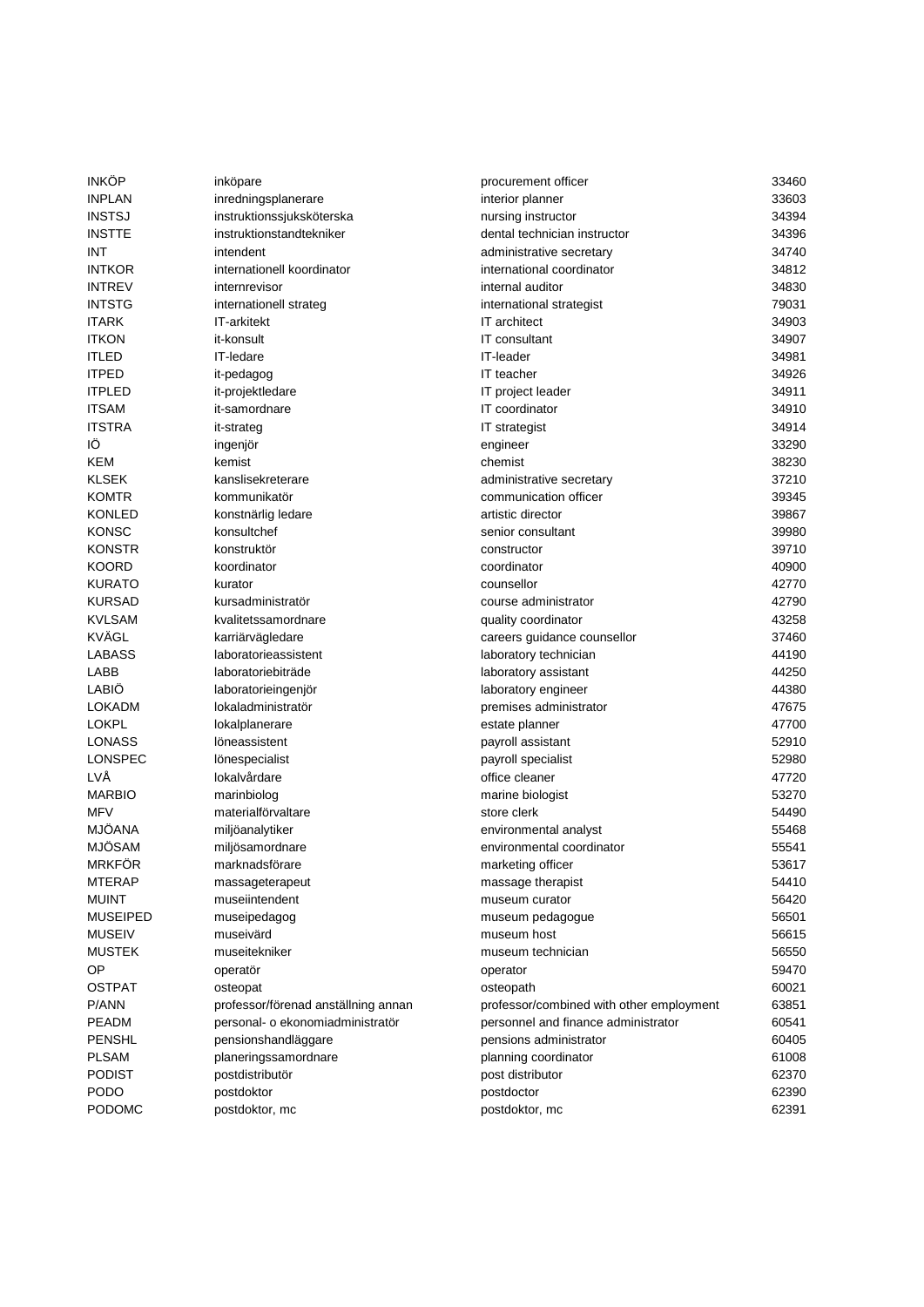| <b>PRDC</b>    | produktionschef                         | production manager             | 63760 |
|----------------|-----------------------------------------|--------------------------------|-------|
| <b>PRESSC</b>  | presschef                               | publicity manager              | 63330 |
| <b>PRJKOO</b>  | projektkoordinator                      | project coordinator            | 64226 |
| PROADJ         | professor, adjungerad                   | professor, adjunct             | 63825 |
| <b>PROF</b>    | professor                               | professor                      | 63820 |
| <b>PROFGÄ</b>  | professor, gäst                         | professor, visiting            | 63865 |
| <b>PROFKA</b>  | professor, kallad                       | professor, honorary visiting   | 63866 |
| <b>PROFSE</b>  | professor, senior                       | professor, senior              | 63893 |
| <b>PROGR</b>   | programmerare                           | programmer                     | 63940 |
| PROGÄMC        | professor, gäst, mc                     | professor, visiting, mc        | 29956 |
| <b>PROJA</b>   | projektassistent                        | project assistant              | 64070 |
| <b>PROJAMC</b> | projektassistent, mc                    | project assistant, mc          | 64074 |
| <b>PROJL</b>   | projektledare                           | project leader                 | 64230 |
| <b>PRUTV</b>   | provutvecklare                          | test developer                 | 64641 |
| <b>PSEKR</b>   | personalsekreterare                     | personal secretary             | 60710 |
| P/SFYS         | professor/sjukhusfysiker                | professor/medical physicist    | 63872 |
| P/SLÄ          | professor/specialistutbildad läkare     | professor/specialist physician | 63854 |
| <b>PSPEC</b>   | personalspecialist                      | human resources specialist     | 60715 |
| P/STA          | professor/specialistutbildad tandläkare | professor/specialist dentist   | 63855 |
| <b>PSYKO</b>   | psykolog                                | psychologist                   | 64780 |
| <b>PSYTPT</b>  | psykoterapeut                           | psychotherapist                | 64800 |
| P/ÖL           | professor/överläkare                    | professor/chief physician      | 63875 |
| <b>RED</b>     | redaktör                                | editor                         | 66160 |
| <b>REDEK</b>   | redovisningsekonom                      | accountant                     | 66220 |
| <b>REG</b>     | registrator                             | registrar                      | 66650 |
| <b>REKTOR</b>  | rektor                                  | Vice-Chancellor                | 66710 |
| <b>REVC</b>    | revisionschef                           | audit director                 | 67650 |
| RÅDGIV         | rådgivare                               | advisory consultant            | 68995 |
| SAMADM         | samordnare, administrativ               | coordinator, administrative    | 270   |
| SAMBDG         | samordnare, budget                      | coordinator, budget            | 9625  |
| SAMEH          | samordnare, e-handel                    | coordinator, eCommerce         | 18037 |
| <b>SAMEK</b>   | samordnare, ekonomi                     | coordinator, finance           | 70109 |
| SAMENH         | samordnare, enhet                       | coordinator, unit              | 70134 |
| <b>SAMFAK</b>  | samordnare, fakultet                    | coordinator, faculty           | 70132 |
| <b>SAMFOR</b>  | samordnare, forskning                   | coordinator, research          | 23575 |
| <b>SAMINS</b>  | samordnare, institution                 | coordinator, department        | 70135 |
| <b>SAMKLI</b>  | samordnare, klinisk                     | coordinator, clinic            | 70138 |
| SAMO           | samordnare                              | coordinator                    | 70100 |
| SAMPRO         | samordnare, projekt                     | coordinator, project           | 64260 |
| <b>SAMPRS</b>  | samordnare, personal                    | coordinator, personnel         | 60709 |
| <b>SAMSTU</b>  | samordnare, studie                      | coordinator, study             | 70131 |
| <b>SAMUTB</b>  | samordnare, utbildning                  | coordinator, education         | 89203 |
| SEKR           | sekreterare                             | secretary                      | 70470 |
| <b>SENKON</b>  | seniorkonsult                           | senior consultant              | 70925 |
| <b>SERASS</b>  | serviceassistent                        | service assistant              | 71030 |
| <b>SERVC</b>   | chef, service                           | service director               | 71040 |
| <b>SERVMED</b> | servicemedarbetare                      | service employee               | 71055 |
| <b>SJOKAP</b>  | sjökapten                               | sea captain                    | 71877 |
| <b>SJUKSK</b>  | sjuksköterska                           | nurse                          | 71610 |
| <b>SKRIVV</b>  | skrivningsvakt                          | invigilator                    | 73870 |
| <b>SPED</b>    | specialpedagog                          | special needs teacher          | 75122 |
| SPKON          | språkkonsult                            | language consultant            | 75340 |
| <b>STIKER</b>  | statistiker                             | statistician                   | 77260 |
| <b>STUDIN</b>  | studieinformatör                        | study information officer      | 79215 |
|                |                                         |                                |       |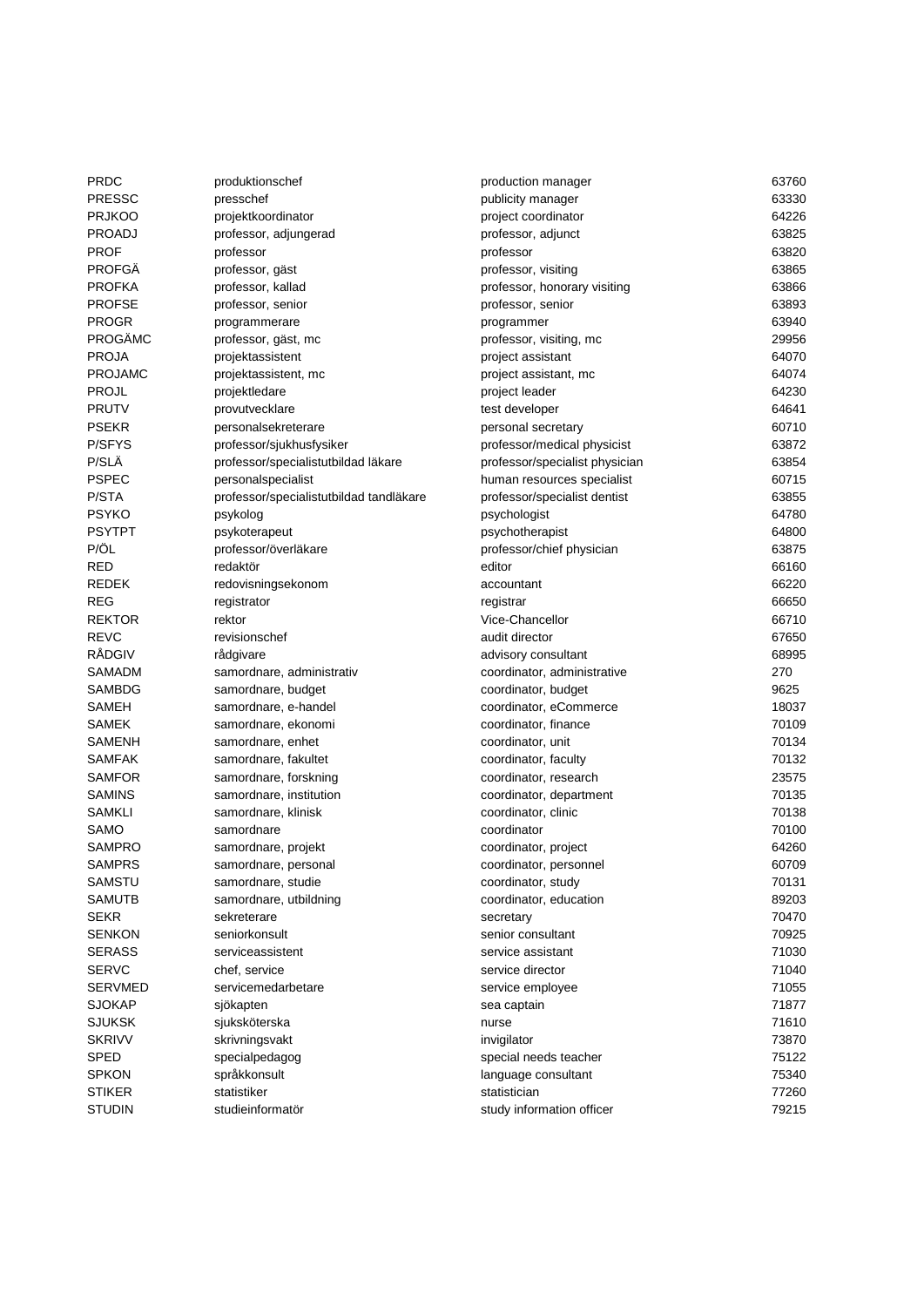| <b>STUDVL</b>                  | studievägledare                                     | study guidance counsellor                        | 79450 |
|--------------------------------|-----------------------------------------------------|--------------------------------------------------|-------|
| <b>SUANSV</b>                  | supportansvarig                                     | support manager                                  | 80245 |
| <b>SYANSV</b>                  | systemansvarig                                      | system manager                                   | 80412 |
| <b>SYBIBL</b>                  | systembibliotekarie                                 | system librarian                                 | 80415 |
| <b>SYLOSP</b>                  | system/lönespecialist                               | system/payroll specialist                        | 80482 |
| <b>SYSADIT</b>                 | systemadministratör, IT                             | system administrator, IT                         | 80443 |
| <b>SYSADM</b>                  | systemadministratör                                 | system administrator                             | 80411 |
| <b>SYSTC</b>                   | systemchef                                          | system manager                                   | 80420 |
| <b>SYSTEK</b>                  | systemtekniker                                      | system technician                                | 80565 |
| SYSTIÖ                         | systemingenjör                                      | system engineer                                  | 80440 |
| <b>SYSTM</b>                   | systemman                                           | data systems engineer                            | 80510 |
| <b>SYSUTV</b>                  | systemutvecklare                                    | system developer                                 | 80580 |
| <b>SÄKSAM</b>                  | säkerhetssamordnare                                 | security coordinator                             | 80680 |
| SÄLJAR                         | säljare                                             | sales officer                                    | 80676 |
| <b>TEKN</b>                    | tekniker                                            | technician                                       | 82270 |
| TEKN1                          | tekniker 1                                          | technician 1                                     | 82271 |
| TEKN2                          | tekniker 2                                          | technician 2                                     | 82273 |
| <b>TEKNSE</b>                  | tekniker, senior                                    | technician, senior                               | 82269 |
| TFN                            | telefonist                                          | operator                                         | 82850 |
| <b>TRK</b>                     | tryckare                                            | printer                                          | 85870 |
| TRÄDGM                         |                                                     |                                                  | 86400 |
| <b>UADJA</b>                   | trädgårdsmästare<br>universitetsadjunkt, adjungerad | head gardener<br>university lecturer, adjunct    | 88621 |
|                                |                                                     |                                                  |       |
| <b>ULBANN</b>                  | bitr universitetslektor, komb klinisk anst          | assistant professor, clinical                    | 88692 |
| <b>ULBKOMB</b>                 | bitr universitetslektor (HF), komb klinisk tjg      | assistant professor, clinical                    | 8432  |
| <b>ULBSLÄ</b><br><b>ULBSTA</b> | bitr universitetslektor, specialistutbildad läkare  | assistant professor, specialist physician        | 88694 |
|                                | bitr universitetslektor, spec utbildad tandläkare   | assistant professor, specialist dentist          | 88693 |
| <b>ULBSTK</b>                  | biträdande universitetslektor, ST - käkkirurgi      | assistant professor, specialist physician        | 8433  |
| <b>ULBSTL</b>                  | biträdande universitetslektor, ST - läkare          | assistant professor, resident physician          | 88737 |
| <b>ULBSTT</b>                  | biträdande universitetslektor, ST - tandläkare      | assistant professor, resident dentist            | 88738 |
| ULEKA                          | universitetslektor, adjungerad                      | senior lecturer, adjunct                         | 88701 |
| <b>UNASEN</b>                  | universitetsadjunkt, senior                         | university lecturer, senior                      | 88624 |
| <b>UNIADJ</b>                  | universitetsadjunkt                                 | university lecturer                              | 88620 |
| <b>UNIJUR</b>                  | universitetsjurist                                  | legal affairs officer                            | 88640 |
| <b>UNIVD</b>                   | universitetsdirektör                                | <b>University Director</b>                       | 88630 |
| <b>UNIVDB</b>                  | universitetsdirektör, bitr                          | Deputy University Director                       | 88631 |
| <b>UNIVET</b>                  | universitetsveterinär                               | university veterinarian                          | 88740 |
| <b>UNLANN</b>                  | universitetslektor/förenad anställning annan        | senior lecturer/combined with other employment   | 88721 |
| <b>UNLBI</b>                   | biträdande universitetslektor                       | associate senior lecturer (assistant professor)  | 88713 |
| <b>UNLBITR</b>                 | biträdande universitetslektor (HF)                  | associate senior lecturer (assistant professor)  | 8431  |
| <b>UNLEKT</b>                  | universitetslektor                                  | senior lecturer (associate professor)            | 88700 |
| <b>UNLSEN</b>                  | universitetslektor, senior                          | senior lecturer, senior                          | 88696 |
| UNLSLÄ                         | universitetslektor/specialistutbildad läkare        | senior lecturer/spec physician comb w o employm  | 88719 |
| <b>UNLSTA</b>                  | universitetslektor/specialistutbildad tandläkare    | senior lecturer/spec dentist comb w o employment | 88724 |
| UNLÖL                          | universitetslektor/överläkare                       | senior lecturer/senior physician                 | 88702 |
| <b>UPPHAN</b>                  | upphandlare                                         | purchaser                                        | 88860 |
| <b>UPPHLC</b>                  | upphandlingschef                                    | chief procurement officer                        | 88870 |
| <b>UTBLED</b>                  | utbildningsledare                                   | faculty subjects coordinator                     | 89150 |
| UTRED                          | utredare                                            | analyst                                          | 89470 |
| <b>UTVKON</b>                  | utvecklingskonsult                                  | development consultant                           | 89909 |
| <b>UTVLED</b>                  | utvecklingsledare                                   | development manager                              | 89905 |
| <b>VAKTM</b>                   | vaktmästare                                         | porter                                           | 90640 |
| <b>VRKTEK</b>                  | verkstadstekniker                                   | workshop technician                              | 91780 |
| <b>VXLFÖR</b>                  | växelföreståndare                                   | switchboard manager                              | 93350 |
| <b>WEBMAS</b>                  | webbmaster                                          | webmaster                                        | 93450 |
|                                |                                                     |                                                  |       |